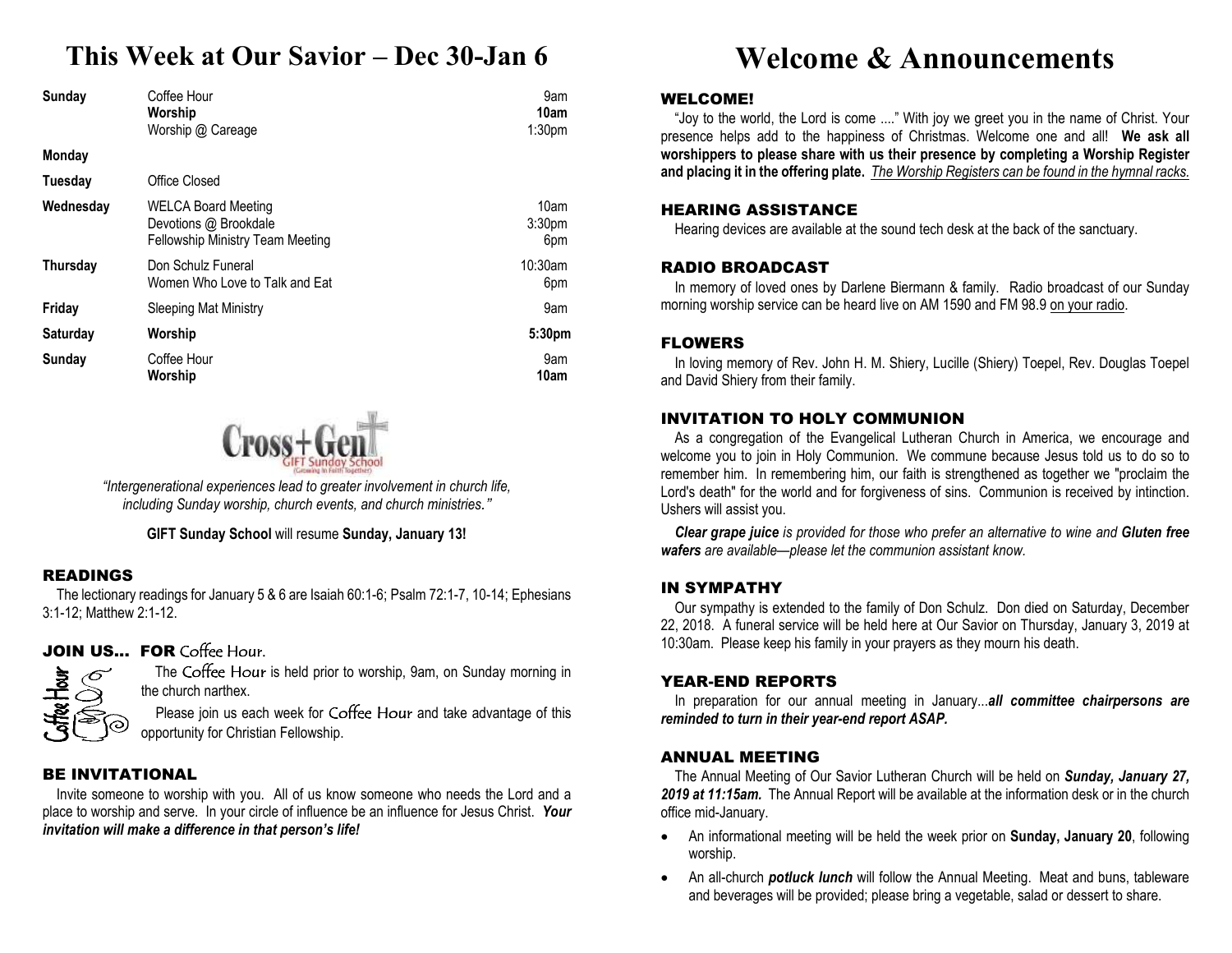### STEWARDSHIP SNIPPET

**Colossians 3:12, 14 –** As God's chosen ones, holy and beloved, clothe yourselves with compassion, kindness, humility, meekness, and patience. Above all, clothe yourselves with love, which binds everything together in perfect harmony.

*We all know that stewardship is about how we live so that we love God thoroughly and our neighbor as ourselves. This remarkable passage gives us a vivid image to help us get there. Wake each day and clothe ourselves in Christian character and love.* 

### SLEEPING MAT MINISTRY

Sleeping mats are made from plastic shopping bags. This is a great way to recycle all those plastic grocery bags! *(A basket is available in the narthex to collect CLEAN bags.)* There are several steps to preparing the bags before the mats can be crocheted…so **there are opportunities for all to participate!** 

Join us on **Friday, January 4** *(please note change in date)* **from 9–11am.** (*For more information, contact Deb Hammer or the church office.)* 

### 2019 RADIO BROADCASTS

 Consider sponsoring a radio broadcast for the year 2019. We'll continue to offer the option of having a co-sponsor for the weekend broadcast. If you would prefer to be the only sponsor for the weekend; the cost is \$75. If you would like to share the broadcast with another sponsor; the cost would be \$40 for each sponsor. Please contact the church office (402-375-2899) for more information or to reserve a date. A sign-up sheet is also available at the information desk. Thanks to all who support this ministry of the church.

**Note: The first available dates are January 6, 13, 27 and February 3, 2019** 

### JOIN US FOR GIFT (Growing in Faith Together)

 GIFT (Growing in Faith Together) Ministry is taking on a new vibe for 2019 as we get "back to basics." We have discovered some great curriculum in the stack of books from the church library! **Starting on January 13th, join us as we begin a six week journey to learn about the Lord's Prayer.** Each week, we will take five to ten minutes to study a portion of the prayer, learn what it means to us today, and recite it in "kid's terms." The Lord's Prayer is our memory work for this semester. In addition, Mary Kuchta, Candace Petersen, and Trisha Peters will be leading those in attendance each Sunday with a Bible story and craft. Leslie Johnson will continue to lead the children's music ministry. We will incorporate our lessons with monthly Ministry projects along with the occasional Youth Led service and music during the worship service. We are currently seeking volunteers to help us decorate Valentine's for members in Careage, make Prayer Beads, and tell us about the Sleeping Mat Ministry.

We hope you will consider joining us for a chance to learn more about God's Word and share your own experience with those in our church! Our youngest members provide their own interesting insights during our time together, and they just might teach you a thing or two as well! **All are welcome!** 

### **Upcoming lessons:**

**January 13:** "I Can Talk to God" with Trisha Peters **January 20:** "God Takes Care of Us" with Mary Kuchta **January 27:** "I Am Special" with Candace Petersen

### WEATHER ANNOUNCEMENTS

With the winter season upon us, remember...weather related announcements will be broadcast on KTCH radio and posted to our website www.oslcwayne.org and Facebook.

### HOSPITALIZED

 If you have a family member who is hospitalized and would like to have a visit or be added to the prayer list, please contact the Church Office at 402-375-2899. Hospitals do not always inform us of a parishioner being admitted to the hospital, so please let us know if you or your loved one is hospitalized.

### DOLLAR DOOR OFFERING—**Lutheran Family Services**

 Each month our Dollar Door Offering (offering plate in center of the Narthex) goes to support the efforts of a different ministry. The December offering will go to Lutheran Family Services.

Lutheran Family Services of Nebraska, based in Omaha, is one of our Nebraska Synod's long-time ministry serving arms. LFS works with many people throughout Nebraska, but some of their services include foster care and adoption services, family counseling services, mental and behavioral health services including for veterans, and support services for refugees, immigrants, asylees, and victims of international human trafficking. Our donations to Lutheran Family Services of Nebraska will have a direct impact on children, veterans, families, and immigrants in need. Together our dollars can help!

**Note:** *If your organization or ministry team would like to use the Dollar Door Offering for a special cause, please contact the church office.* 

### THRIVENT CHOICE DOLLARS

 If you're an eligible Thrivent Financial member and have Choice Dollars® available to direct, please consider designating your available funds to Our Savior. For more info or to direct Choice Dollars, call 800-847-4836 and say "Thrivent Choice." Or go to: http://thrivent.com.

### PIES-4-YOU PIES AVAILABLE

 The 2018 Pies-4-You event resulted in making 808 pies! The majority of those pies were pre-sold, but extra were made. Those extra pies are available for sale—apple, cherry and rhubarb! Please contact the church office to purchase the pies; cost is \$10.

### NEBRASKA SYNOD: "BUILDING ON THE FOUNDATION"

 The theme at the 2018 Nebraska Synod Assembly was *Building on the Foundation*. Each church designed a wooden block and brought it to the assembly. At the end of the assembly, each church brought home a block from another congregation and will be keeping that church in prayer.

Thabor Lutheran Church of Wausa, Nebraska is the congregation we will lift up in prayer. Their mission is: "We are commissioned by Christ: to love our God with all our heart, to love our neighbor as Christ loves us, to make disciples of all nations. With those who have gone before us, we will walk in the Name of the Lord, our God forever and ever." A prayer has been included on the "In Our Prayers" page.